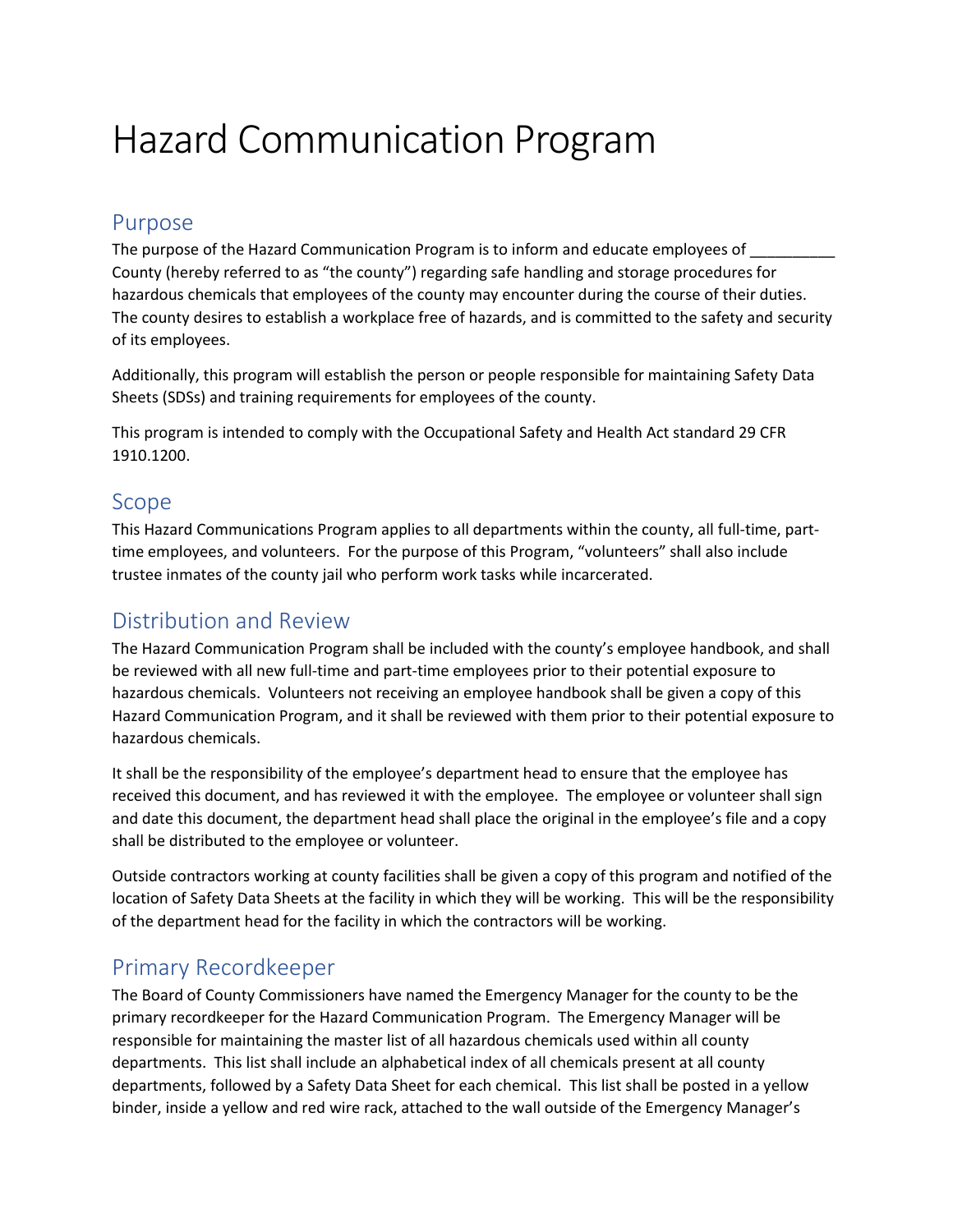office, where employees have immediate access to it. A photograph of this binder is at the end of this section. The Emergency Manager's contact information is:

*Name Office Address City, State Zip Office Phone Cellular Phone Email Address*



# Secondary Recordkeepers

One person at each county facility has been designated by the Board of County Commissioners to be a secondary recordkeeper.

The duties of the secondary recordkeepers are identical to those of the primary recordkeeper, except:

- The secondary recordkeepers only keep the index of hazardous chemicals and Safety Data Sheets that are present at their facility.
- When a new chemical is added to their list, or one is no longer present, they are required to inform the primary recordkeeper of the change and provide the primary recordkeeper with a Safety Data Sheet when a new chemical is present.
- Secondary recordkeepers are also charged with determining which chemicals at their facility are considered hazardous, and to obtain a Safety Data Sheet for that chemical. For assistance with this, see the "Hazard Determination" section below.
- The secondary recordkeepers are responsible for ensuring that all containers of hazardous chemicals are properly labeled at their facility. For assistance with this requirement, see the section below titled "Container Labeling".

Those designated by the Board of County Commissioners to be secondary recordkeepers are as follows:

| <b>County Courthouse:</b> | <b>Head Custodian</b>        |
|---------------------------|------------------------------|
| Law Enforcement Center:   | Undersheriff                 |
| Noxious Weed:             | <b>Noxious Weed Director</b> |
| Road and Bridge:          | Road and Bridge Secretary    |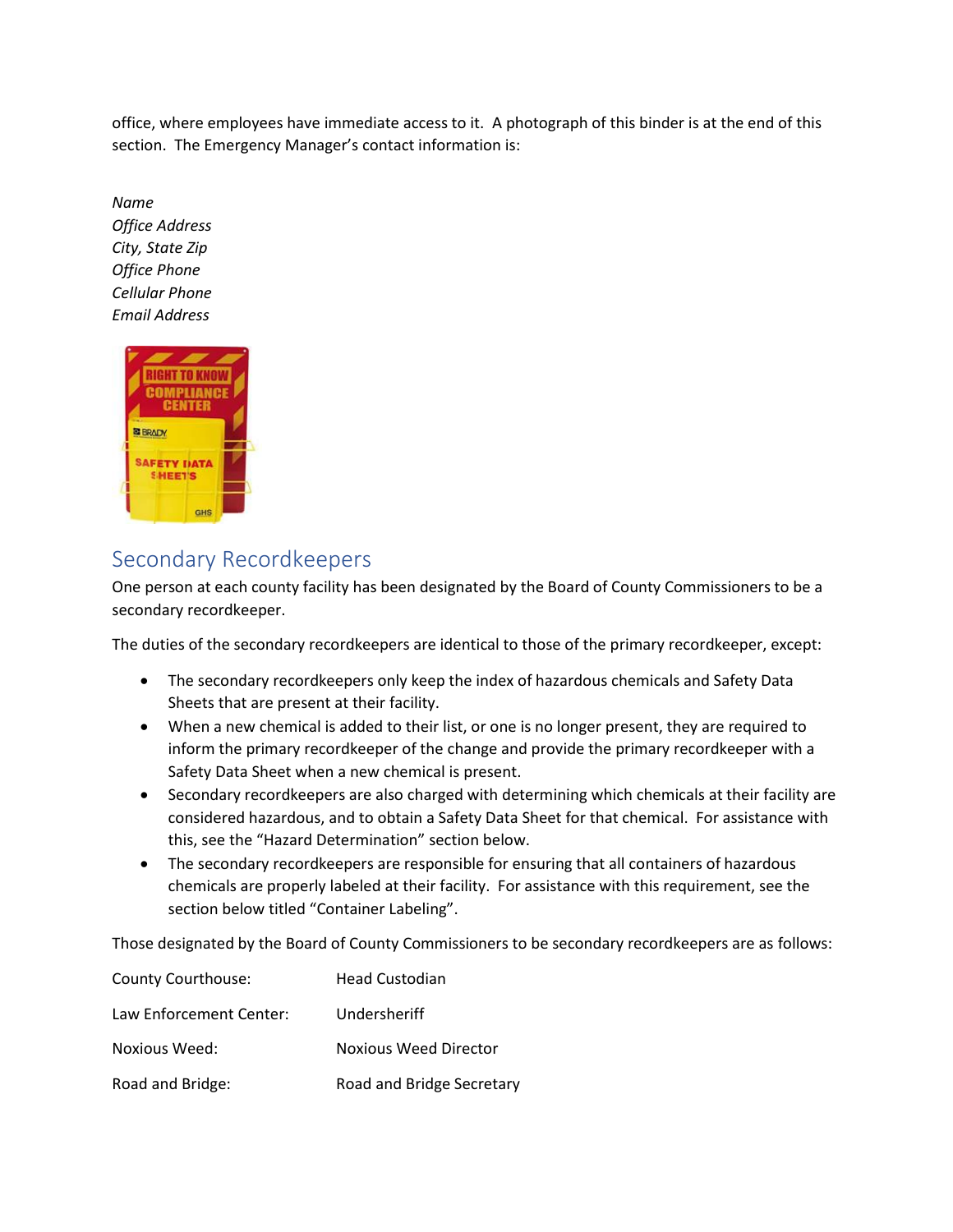| Health Department: | <b>Health Department Secretary</b> |
|--------------------|------------------------------------|
| EMS:               | <b>EMS Director</b>                |
| Solid Waste:       | Solid Waste Director               |
| Recycling:         | Solid Waste Director               |

## Hazard Determination

It shall be the responsibility of the secondary recordkeepers to determine what chemicals exist at their facility that meet the requirements of this section as being a hazardous chemical.

Hazardous chemical means any chemical which is classified as a physical hazard or a health hazard, a simple asphyxiant, combustible dust, pyrophoric gas, or hazard not otherwise classified.

*Health hazard* means a chemical which is classified as posing one of the following hazardous effects: acute toxicity (any route of exposure); skin corrosion or irritation; serious eye damage or eye irritation; respiratory or skin sensitization; germ cell mutagenicity; carcinogenicity; reproductive toxicity; specific target organ toxicity (single or repeated exposure); or aspiration hazard.

*Physical hazard* means a chemical that is classified as posing one of the following hazardous effects: explosive; flammable (gases, aerosols, liquids, or solids); oxidizer (liquid, solid or gas); self-reactive; pyrophoric (liquid or solid); self-heating; organic peroxide; corrosive to metal; gas under pressure; or in contact with water emits flammable gas.

*Pyrophoric gas* means a chemical in a gaseous state that will ignite spontaneously in air at a temperature of 130 degrees F (54.4 degrees C) or below.

*Simple asphyxiant* means a substance or mixture that displaces oxygen in the ambient atmosphere, and can thus cause oxygen deprivation in those who are exposed, leading to unconsciousness and death.

**IF** the secondary recordkeeper determines that a chemical at their facility meets the definition of a hazardous chemical, **AND** there is a quantity of the chemical present that exceeds what a normal household would have, **THEN** they are required to add that chemical to their index and obtain a Safety Data Sheet.

# Container Labeling

It is the responsibility of the secondary recordkeeper to ensure that all containers of hazardous chemicals at their facility are properly labeled. Labels shall include:

- The name of the chemical.
- All potential hazards associated with the chemical.
- The chemical manufacturer's name, address and contact info.

Additionally, secondary recordkeepers shall ensure that all containers of non-hazardous chemicals are labeled with their contents only. For example, "distilled water".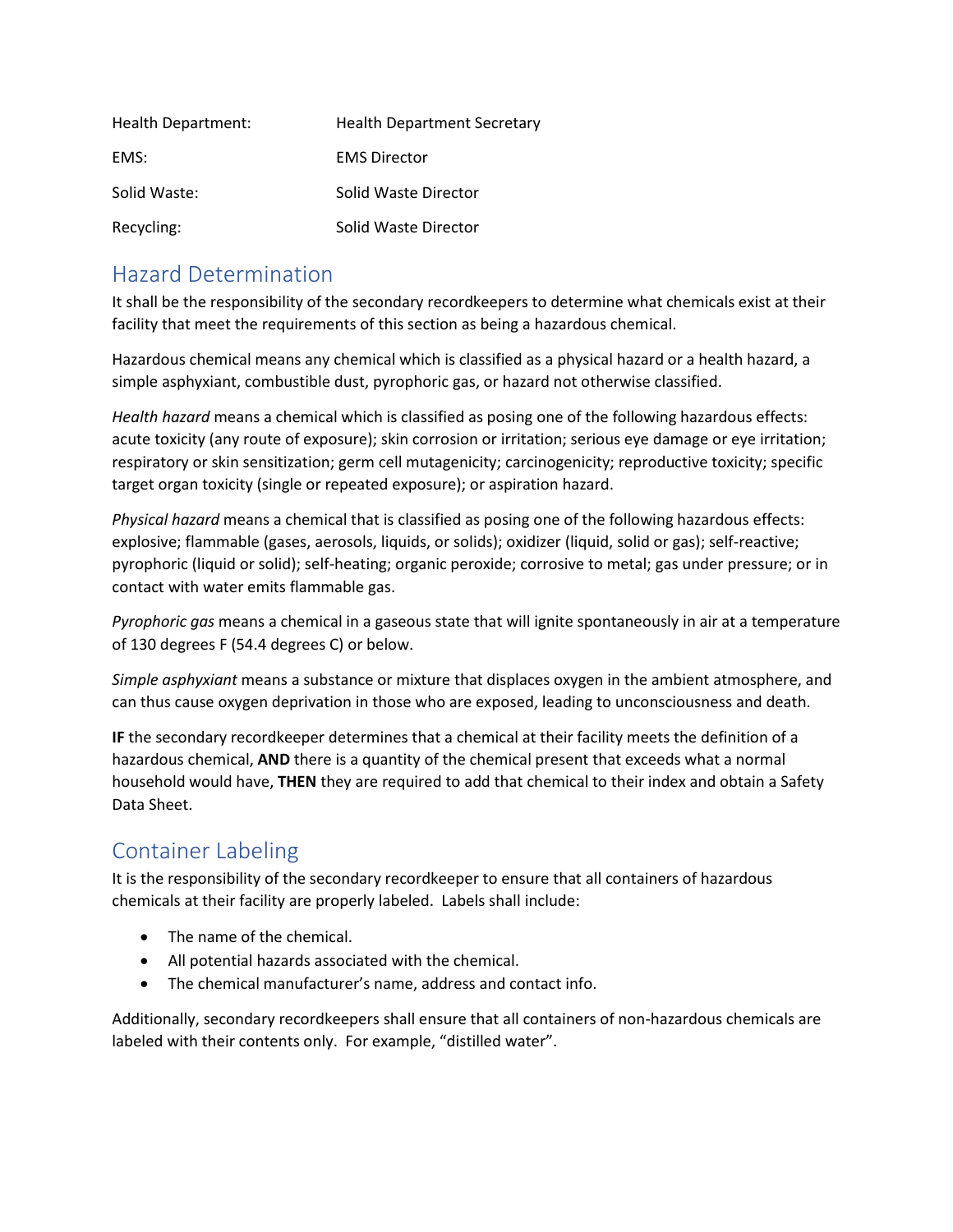# Temporary Containers

At times, it is necessary for an employee to take a small amount of a chemical from a large container of that chemical to use for a short period of time. When this is the case, the employee is not required to label the smaller container with the contents *if the smaller container is in that employee's immediate control for the entire time the chemical is in the temporary container.* Otherwise, the temporary container shall be labeled with the contents.

# Off-Site Work

The Board of County Commissioners recognizes that most work involving chemicals occurs at a specific facility where the index of hazardous chemicals and the Safety Data Sheets are kept. However, some work activities may involve chemicals being used off-site. The most obvious example of this is the Noxious Weed Department, who sprays chemicals from county vehicles. For any off-site work involving hazardous chemicals, the employee(s) using those chemicals off-site shall be supplied a Safety Data sheet for those chemicals they are using for that task.

## **Training**

It shall be the responsibility of the primary recordkeeper to provide all training regarding this Hazard Communications Program.

Training shall be provided to all full-time employees, part-time employees, and volunteers.

Training shall be provided to new employees and volunteers prior to their potential exposure to hazardous chemicals, at least annually to all employees and volunteers, and to specific employees when a new hazardous chemical is introduced to their assigned task.

Training shall cover, at a minimum, the following topics:

- A review of this Hazard Communication Program.
- A review of 29 CFR 1910.1200.
- Methods of detecting hazardous chemicals, including a description of the hazards' chemical and physical properties.
- Health hazards and signs or symptoms of exposure.
- Proper work practices for working with a hazardous substance.
- PPE selection.
- Emergency procedures and first aid for spills and other exposures.
- Locations of SDSs and the written program.
- How to read a SDS.
- Container labeling.

All employees attending periodic training shall be required to sign an attendance sheet. The attendance sheet shall be maintained with other employment records by the Human Resources Director.

#### **Discipline**

Violations of this policy shall be dealt with according to the county's progressive discipline policy. It shall be the responsibility of the employee's department head to apply these disciplinary procedures.